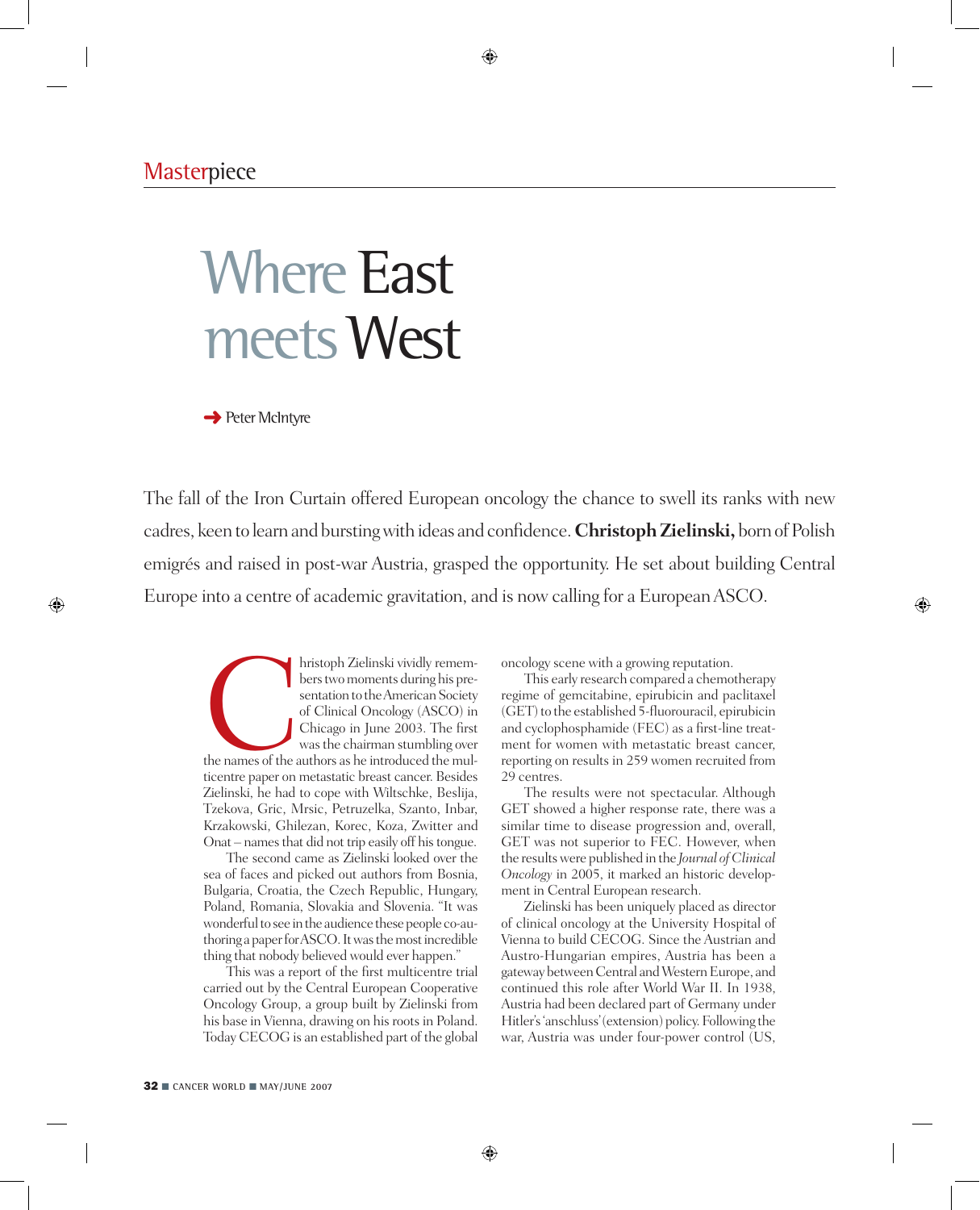

Britain, France and USSR) until 1955 and did not join the European Union until 1995. In the postwar years it also became home to many of those who left the Eastern Bloc countries of Central and Eastern Europe, including Zielinski's own family.

Christoph Zielinski was born in Poland in May 1952, his father a businessman, his mother a university lecturer in Polish literature. In 1956, during a short period of relaxation by the Polish Communist Party, his family moved to Austria. Christoph grew up as a child of Vienna who spoke Polish at home.

His background has made him acutely aware of the isolation that researchers and doctors experience in politically repressive regimes. Throughout his career, he has sought to make connections – between clinicians in North America and Europe, and across Europe. In the late 1970s, the US became a scientific lifeline. Today, he seeks ways to break down geographical hierarchies. He supports the building of a European alternative to ASCO and is strongly opposed to a two-tier Europe.

Zielinski became a doctor under the influence of family friends. On graduation in 1976 he began his specialist training alongside one of them, Martha Eibl, at the Institute of Immunology in the University of Vienna. "At that time, immunology was the science to follow. The difference between T and B cells had recently been discovered, but we did not know a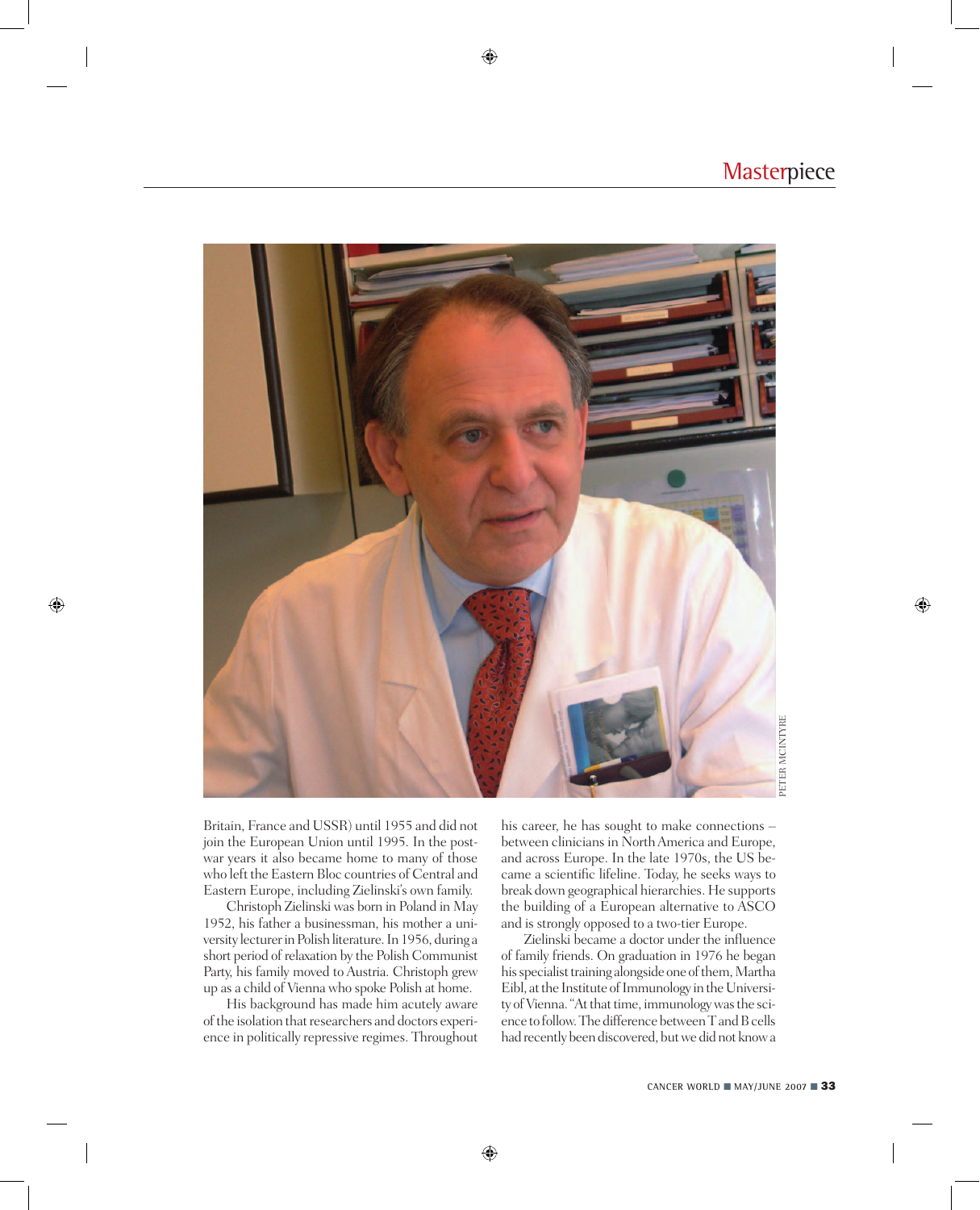lot about T helper cells. It was the most fascinating area to work in, like molecular science today."

Eibl stimulated his interest in clinical treatment as well as in research. "In the first two and a half years I was working only with mice and rabbits but she brought me to the clinical aspects, which ultimately got me started in the department of medicine here."

### SCIENTIFIC CLAUSTROPHOBIA

Even then, more than 30 years after the end of World War II, he found Austria scientifically claustrophobic, still in denial over its past. In 1938, 60% of Jewish teachers had been expelled from the universities in little more than six months. Those who did not leave met their deaths in concentration camps along with 60,000 of Austria's 200,000 Jews and 10,000 Roma. Zielinski, a leading figure in bringing this 'terrible past' into open discussion, says that post-war Austria was still hostage to this legacy. "The Nazis put in their own followers as teachers, and usually people who are not that well qualified have pupils who are not that well qualified either. That was a brain-drain from which Austria, in my view, did not recuperate until the 1980s."

In 1979, Zielinski was in the first wave of post-war Austrian researchers to look to America to break out of their isolation. "I went to Boston at the Cancer Research Center with Bob [Robert] Schwartz who today is an associate editor of the NEJM and one the most impressive men I have ever met in my life. It was hothouse atmosphere, because there was hardly a week went by but a Nobel Prize winner would give a talk or lecture."

For two years at Boston he worked on leukaemias and on bone marrow transplant rejection issues. "It was the most incredible time. I was in my late 20s and I was sort of adopted by Bob Schwartz and spent a lot of time at his house. I became involved in work on viral leukogenesis, which was enormously visionary on the part of the laboratory because HIV was still unknown and the T-cell leukaemia virus was still unknown."

On his return to Vienna, he was drawn towards oncology. "I was doing a lot of testicular cancer at a time when treatment with cisplatin was being developed. It was effective, but there were no supportive drugs. Even today, when I see a patient getting platinum-based chemo, I wonder why he isn't vomiting – he is getting wonderful anti-emetic drugs. In those days, these poor guys were vomiting their souls out."

He kept contact with some of his colleagues from the US, including Richard Margolese, today director of oncology at the Jewish General Hospital at McGill, Montreal, and a member of the CECOG advisory board.

However, it was two leading breast surgeons in Europe who inspired Zielinski to look east. Umberto Veronesi and Alberto Costa were two of the founders of the European School of Oncology established to bring better practice and techniques into widespread use, under the motto 'learning to care'. Zielinski recalls: "They were the other influencing forces on my clinical development, and they were enormously academically orientated as practising clinicians."

ESO was looking to expand clinical training to a greater number of countries, and in 1989 Zielinski became the first chairman of ESO's Central European Office in Vienna.

"We established a scientific committee recruited from the most well-known people from these countries. We also established a faculty, the majority from the West. We wanted to transfer information, to bring them up to a similar level. We decided to teach basic information about clinical trials and about treatment of certain malignant diseases.

"These guys had been living behind the Iron Curtain for 60 years and were enormously isolated. This is a parallel with what happened in Austria. They were political victims and denied information or access to additional drugs. The few who were allowed to visit conferences were selected not by virtue but by political context."

There was a huge appetite for knowledge and an enthusiasm for the courses. The only problem was the lack of debate after lectures, reflecting decades of being told to accept official information. That deference has long since gone, and meetings in Central Europe today are very lively affairs. ESO ran more than 50 courses for oncologists from Central Europe and the headquarters in Vienna hosted more than 1,000 visits from the region. However, after ten years' work ESO judged that the needs of clinicians in the region were now so similar to those in Western Europe that it was no longer appropriate to separate clinical education. The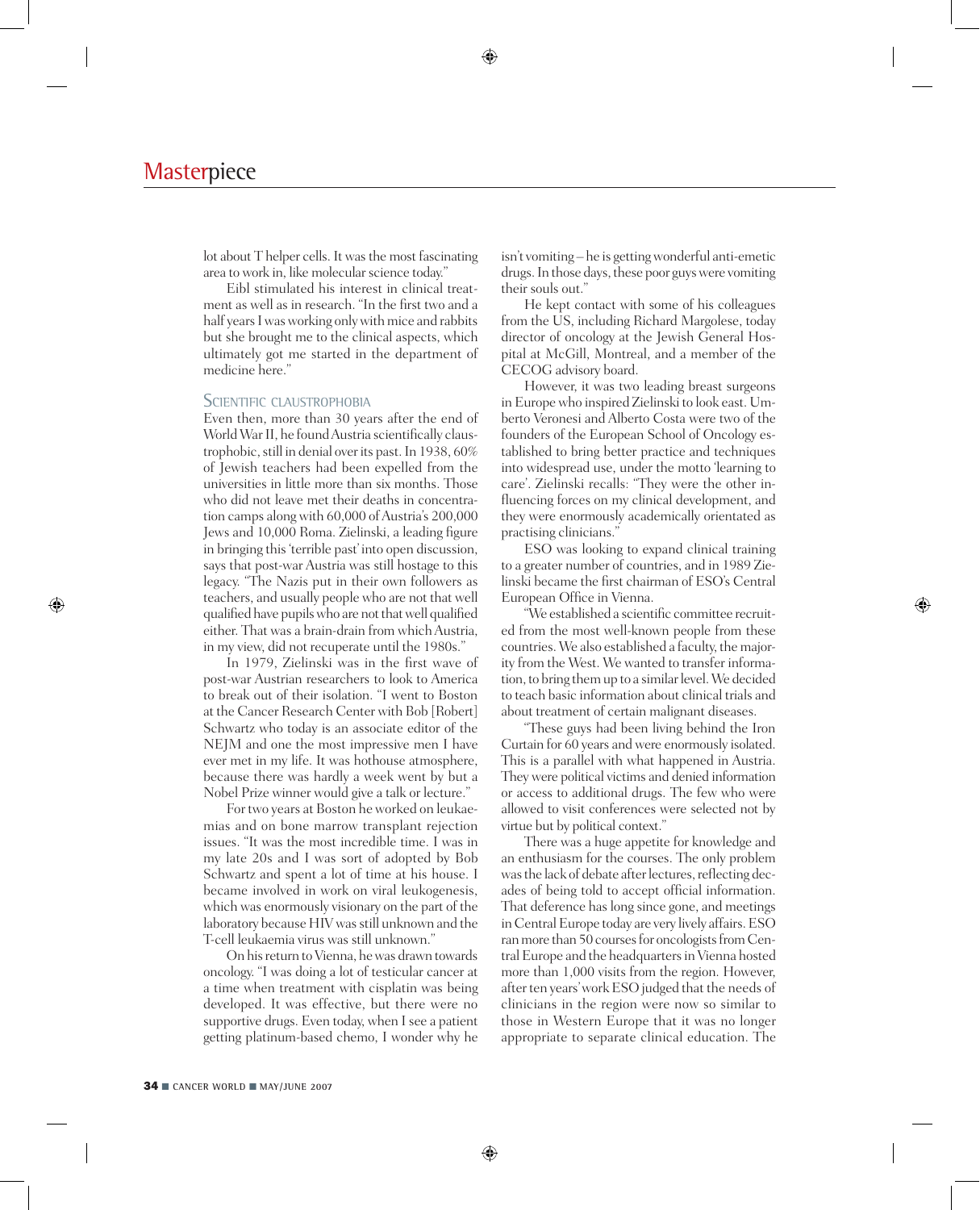Central European office closed and ESO training became Europe wide.

In 1999, Zielinski founded the Central European Cooperative Oncology Group, using the contacts he had made through ESO. "Having been educated by the European School we wanted to perform trials together and generate a centre of academic gravitation in Central Europe." Today CECOG collaborates with 120 academic centres in 16 countries.

### Bursting with ideas

Zielinski found himself at the hub of a group bursting with ideas. "It is funny what happens in life. For 40 years my Polish was an unnecessary luxury because it was not spoken except inside Poland.

Suddenly, it turned out that speaking Polish was important because I could speak to all these people, or at least understand colleagues from the Czech Republic, Slovakia, Croatia, Bosnia and Slovenia."

The geography is sometimes unorthodox. CECOG includes centres in Greece and Cyprus, and works with researchers from Israel, Portugal and, from time to time, South Africa. "This is a classic Central European approach," says Zielinski cheerfully.

Leaving aside the outliers, CECOG countries have similar economic backgrounds and common characteristics. "First they have a common past which unites them, going back to the Austro-Hungarian empire. Then they have this common tragic history of Communist rule for 60 years, so a common sense of isolation. Third, there is a common feeling that they are getting better. They are motivated to recruit patients to trials and to deliver the best care. There is no trace of saturation, which we often find in the West.'

CECOG has largely focused on multicentre trials for patients with advanced lung cancer and



Negotiating access. Zielinski helped convince the Vienna City administration to fund all the latest cancer drugs for a consortium of seven hospitals in the city. He is pictured here with Vienna City Councillor Renate Brauner in 2005

metastatic breast cancer, reflecting the reality of disease in many of these countries.

In 2006, CECOG published a paper in *Lung Cancer* on the use of gemcitabine (Gemzar) as a maintenance drug in patients with advanced nonsmall-cell lung cancer. This showed a modest but significant increase in time to progression from 5 months with best supportive care to 6.6 months with gemcitabine. Benefits were most marked in patients with a good performance status, and the research has led to new treatment standards.

This paper was authored by 20 researchers from Central Europe. Zielinski says, "They not only included their patients in a trial, but were very much involved in the design, the acceptance of the trial, its performance and follow up. That was a major step forward for Central European oncology."

CECOG is participating in a multicentre trial of pemetrexed (Alimta) as maintenance therapy for patients with advanced non-small-cell cancer, and is planning a trial using bevacizumab (Avastin) in metastatic breast cancer. The results of a trial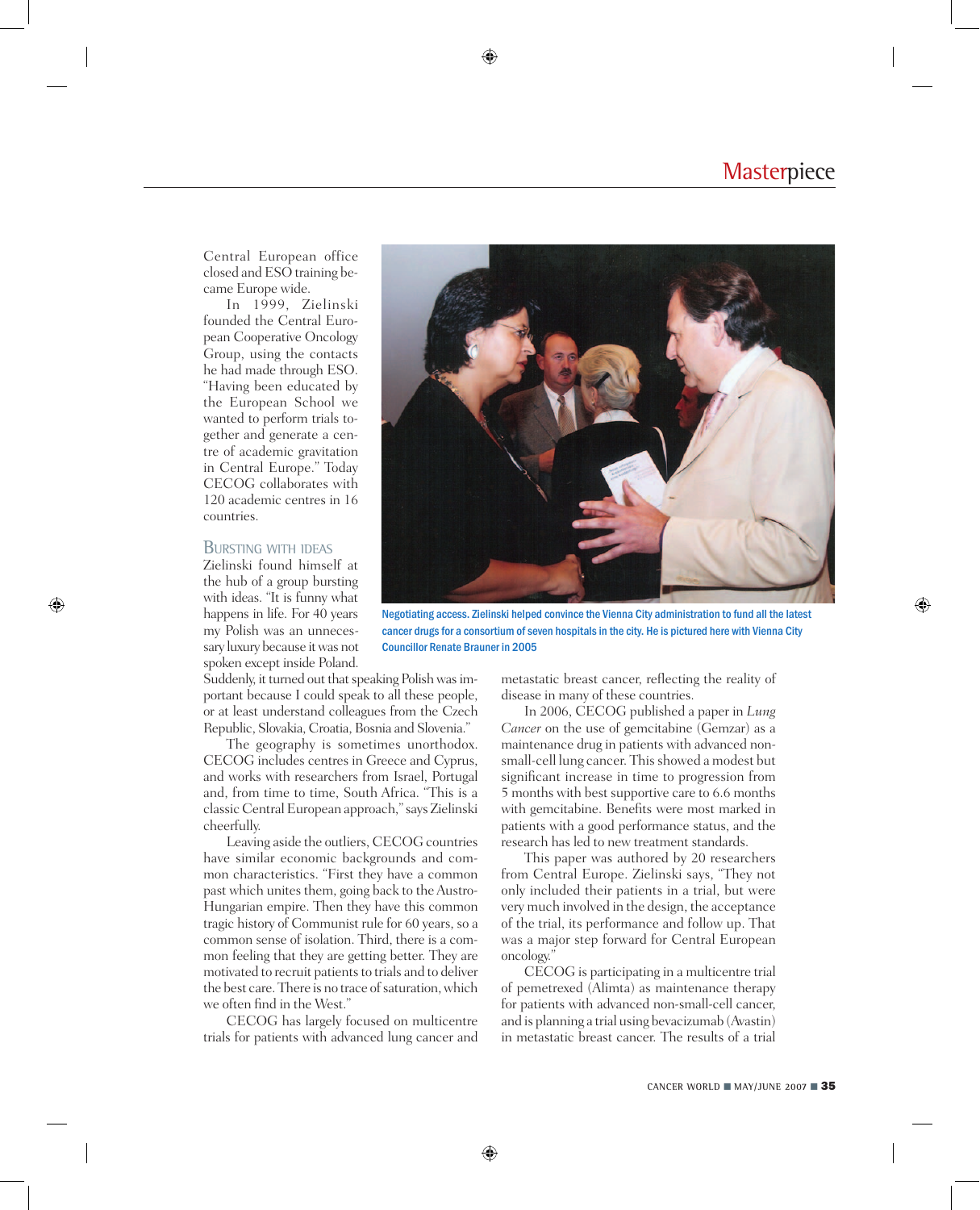## "Thirty years ago we were taught eternal truths. Now we teach state of the art, which changes very quickly"

on treatment of advanced colorectal cancer will be presented at the ECCO conference in Barcelona later this year. Publication is also being prepared of a trial of gemcitabine plus capecitabine in patients with advanced pancreatic cancer. Other areas being investigated include comparisons between concomitant and sequential therapy in breast cancer – a controversial topic, according to Zielinski, "that has led to the end of friendships!"

CECOG has a scientific committee made up of oncologists from Central Europe, and an advisory board composed of eminent members from the region, such as Jacek Jassem from Gdansk, Poland, and from the West, including Martine Piccart and Gordon McVie. The scientific committee designs protocols for the research projects, while the advisory board helps to spread information in the West.

CECOG has published consensus guidelines on treatment of non-small-cell lung cancer and on metastatic breast cancer, the latest of which is set to be presented by Zielinski at the 1st Interconference Breast Cancer Meeting in Sarajevo in April 2007. A consensus statement on colorectal cancer will be agreed on July 5 and 6 this year.

#### MINIMUM QUALITY

"One thing that unites these countries is limited resources, and we wanted to define the minimum quality required to fulfil all criteria of appropriate quality treatment for patients. There are a lot of guidelines about adjuvant treatment of breast cancer but almost none on the treatment of metastatic breast cancer. They were closely watched and very well accepted."

Zielinski has now stepped down as coordinator of CECOG, a role that has been taken over by Thomas Brodowicz, his colleague in Vienna. Now, as president of CECOG, Zielinski sees his role as finding organisations who want to collaborate. "Over the course of time CECOG has grown enormously and we have our own offices and employees outside the hospital. There are lots of things to do. We try to talk industry into supporting trials that interest us academically and are of interest for the industry."

This work comes on top of his day-to-day role as director of clinical oncology and coordinating director of a department of medicine that covers oncology, haematology and infectious diseases at the University Hospital. There are 112 in-patient beds with additional beds for palliative care, intensive care and bone marrow transplantation, and 100,000 patient contacts a year. Oncology delivers 6,500 to 7,000 outpatient chemotherapy treatments a year.

As professor of oncology Zielinski also has a heavy workload of teaching, research and administration. He is proud of the fact that in 2006 the department achieved ISO quality certification. To that can be added 310 or so peer reviewed research papers, participation in more than 50 academic books, editorship of *Onkologie heute* and editing of translational research for *The Breast.* 

In moving "from eminence-based to evidencebased medicine", Zielinski says that it is crucial to keep up to date. "I consider translational research as the major challenge – not only from bench to bedside, but also from bedside to bench. We have recently integrated the cancer research clinic into our department, as it is important for basic researchers in the laboratory to see the problems arising at the bedside.

"We tell basic researchers about problems, and ask what they think. For example, we ask them about the acneiform rash that occurs when you give EGFR inhibitors. Why does this happen and could this be a surrogate parameter? We are only at the beginning. I want to combine a closer collaboration with rapid access to promising drugs. The vision I have is a benefit for the patient and for the clinic."

This also has implications for teaching. "The world used to be much more stable than it is now. Thirty years ago we were taught everlasting eternal truths. Now we teach state of the art, in which the state and art change very quickly."